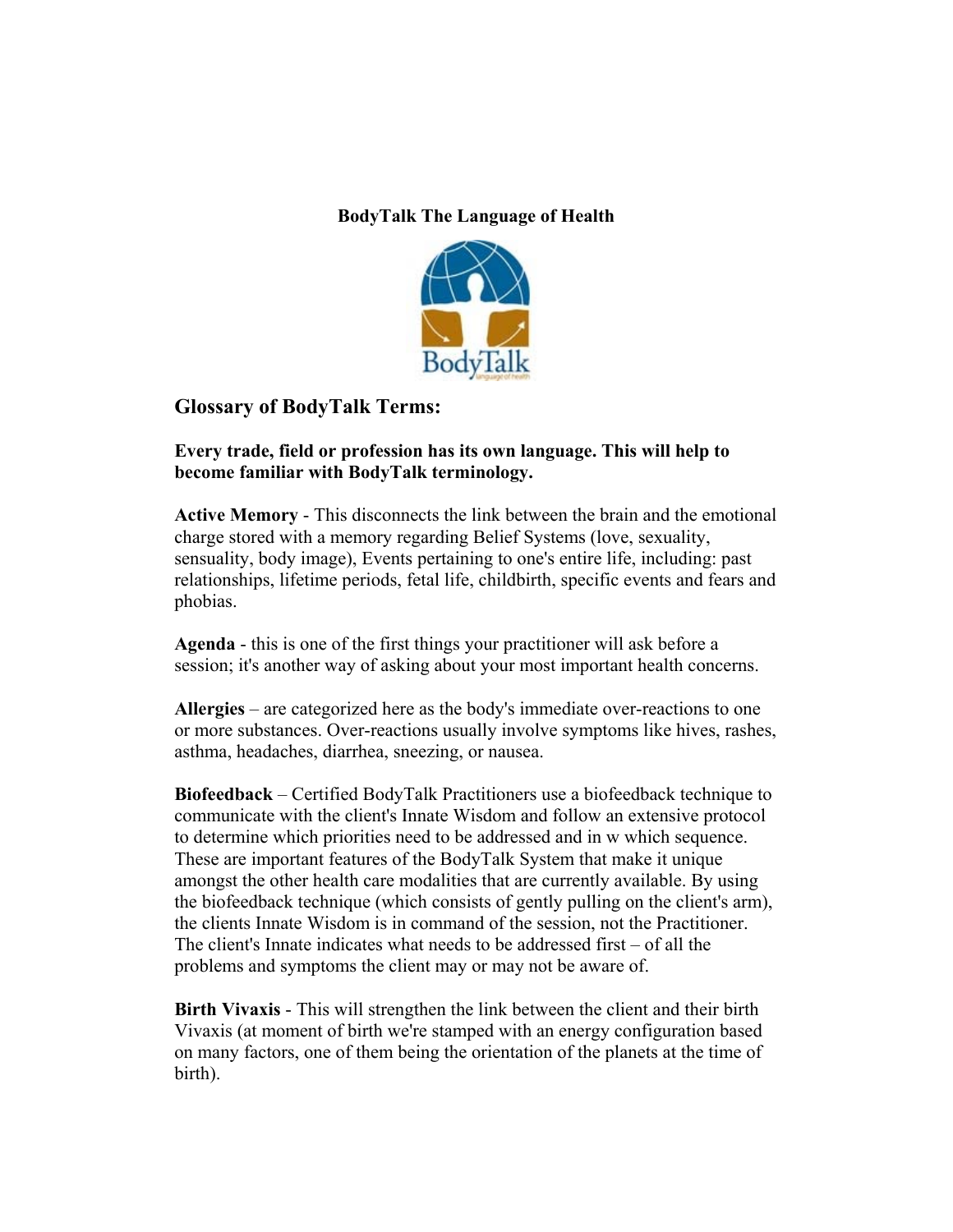**Body Chemistry** - Balancing body to substances it reacts to: Microbes such as viruses, bacteria, parasites, and fungi), Toxins, Allergies, Intolerances (to food, etc.).

**Body Parts** - All other areas of the body from a western anatomy (structure) and physiology (function) standpoint are included in this category. The brain (cortices for higher thinking and moving, etc. the limbic brain for emotions, etc. and the reptilian brain for basic survival-type actions such as heart rate, breathing, etc.), the back, chest, abdomen, limbs, joints, connective tissue, skin, blood, nerves, lymph, muscles, skeleton, fat, and complete systems including: respiratory, lymphatic, endocrine, digestive, reproductive, nervous, etc. The cells of each area of the body can also be regularly identified and balanced, right down to the DNA, the mitochondria (energy producers), the cell membrane, etc.

**BodyTalk Access** – is a health care program that can be learned by virtually anyone and has the potential of reaching everyone: parents can do the BodyTalk Access techniques daily on their children, coaches can include the Access techniques in pre-game warm-ups, nurses can tap out patients, in their care, firemen can supplement their first aid protocol with these energic techniques, or lay people trained as BodyTalk Access Technicians can provide these techniques in parts of the country where access to medical facilities is limited or non-existent. The possibilities are endless!

**Body Vivaxis** - Energically moves one body part in relation to another. The body part will then physically move itself into a more compatible position.

**BodyGenics** - Moving emotions from an area in the body where they are stored

**Cell Repair** - It is possible to repair harmful ramifications of vaccines, chemical pollutants, acute diseases, genetic disorder and severe emotional trauma.

**Chakras** - These energy centres of transformation step down subtle energies and transform them into nerve, cellular, & hormonal energy. The 49 subchakras are also utilized. This form of healing is an ancient art and enhances the bodymind dynamics to enable remarkable healing.

**8th Chakra** - Addresses influences from the past, including family genetics (3 - 5 generations), religious (persecutions, etc.) or cultural issues, events (subconscious memory of horrible death that influences health today), and environmental factors such as a forest fire or tsunami that caused severe emotional and possibly physical ailments, etc

**Chinese Clock** -Each house and meridian represents a two hour period on the clock and refers to, among other things, the following: 3am - 5am:lungs; 5am - 7am: large intestine; 7am - 9am: stomach; 9am - 11am spleen; 11am - 1pm: heart: 1 nm - 3 nm; small intestine; 3nm - 5nm; hladder; 5nm - 7 nm; kidney;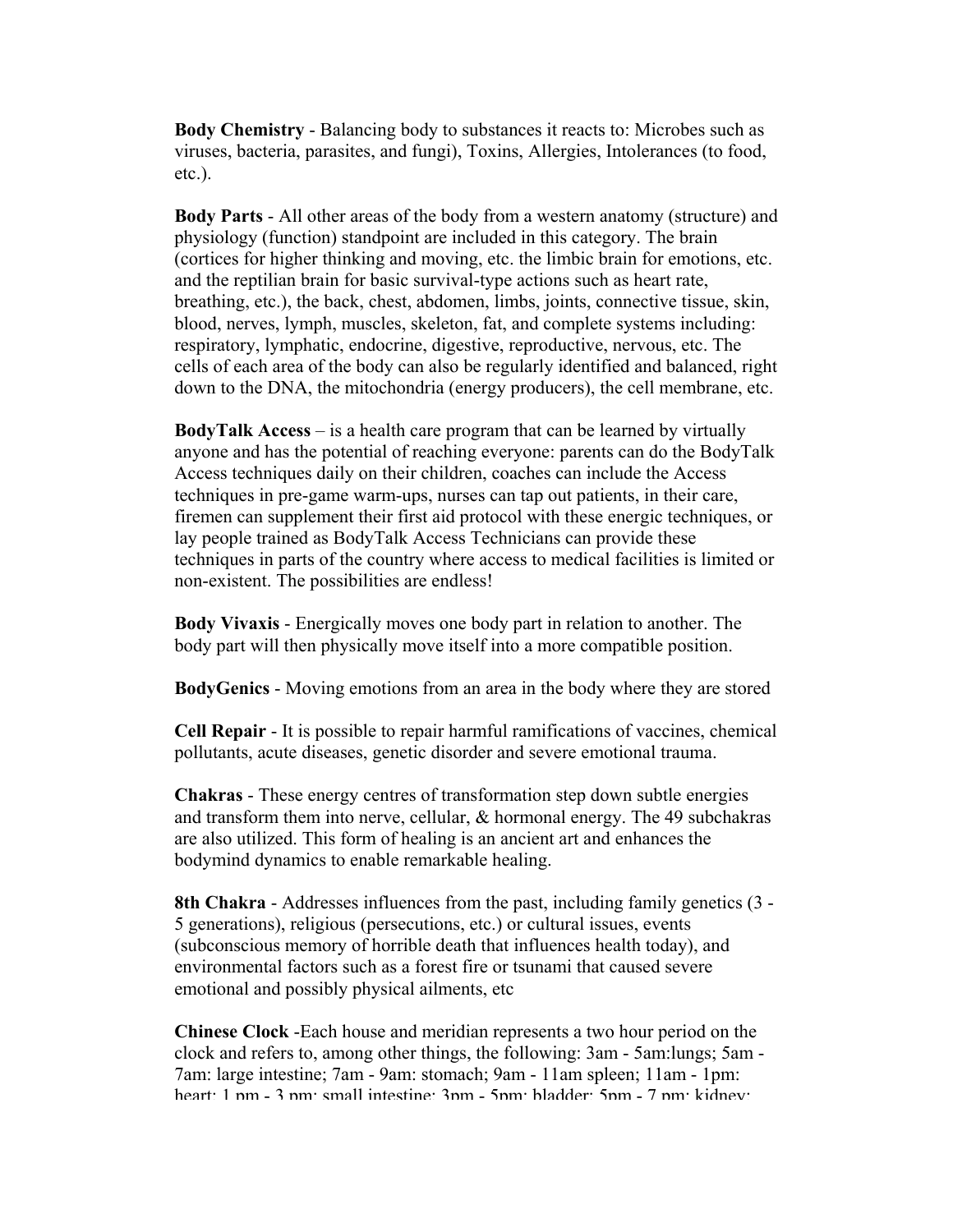7pm - 9pm: heart constrictor; 9pm - 11pm: three heater; 11pm - 1am: gall bladder; 1am - 3am: liver. Because the bodymind moves through these cycles, all BodyTalk sessions will take 24 hours to work through all the meridians or houses.

**Circulation - Blood** - Addresses blood supply to, from, or within an organ, endocrine or body part.

**Circulation - Lymph** - Addresses draining lymph from and within areas of the body, or in the case of Chinese Medicine, draining thoughts from areas of the body.

**Circulation - Nerve** - Addresses nerve supply to, from, or within an organ, endocrine or body part.

**Circulation - Spinal Nerves** - Addresses the spinal nerves: Somatic (voluntary), Sympathetic (fight, flight) Parasympathetic (tend, befriend).

**Common Priorities or Links** – indicated areas where communication is to be restored within the bodymind complex

**Consciousness** - As everything is consciousness, this technique addresses many aspects of the human condition including: misperception of self, the concept of self vs. others, personality modification, mortality, enthusiasm, inspiration, goal-oriented actions, control, judgment, inhibitions, self-esteem, unburdening, open-mindedness, synthesis, pathological and natural consciousness of all organs, endocrines and body parts.

**Cortices** - a technique that balances the left and right hemispheres of the cortices in the brain with astounding results. When the brain is functioning optimally, it is reflected in the body. A common feeling after this technique is done - is a comforting sense of well-being.

**Definition** - is adding more information to the formula. Western anatomy and physiology is used, emotions, other systems such as a trigger point in a muscle being touched during the tap out. The Chinese five elements, consciousness, and the five senses will help define a priority or a link.

**Details** - add more information about the priority or one of the links to ensure that the 'net is cast widely' to gather all pertinent data around your health concern.

**Endocrines** - Includes the pineal gland, pituitary gland, thyroid, thymus, pancreas, ovaries, testes, and adrenals. When the endocrines come up as a priority or a link, communication between them and other areas is being enhanced or re-established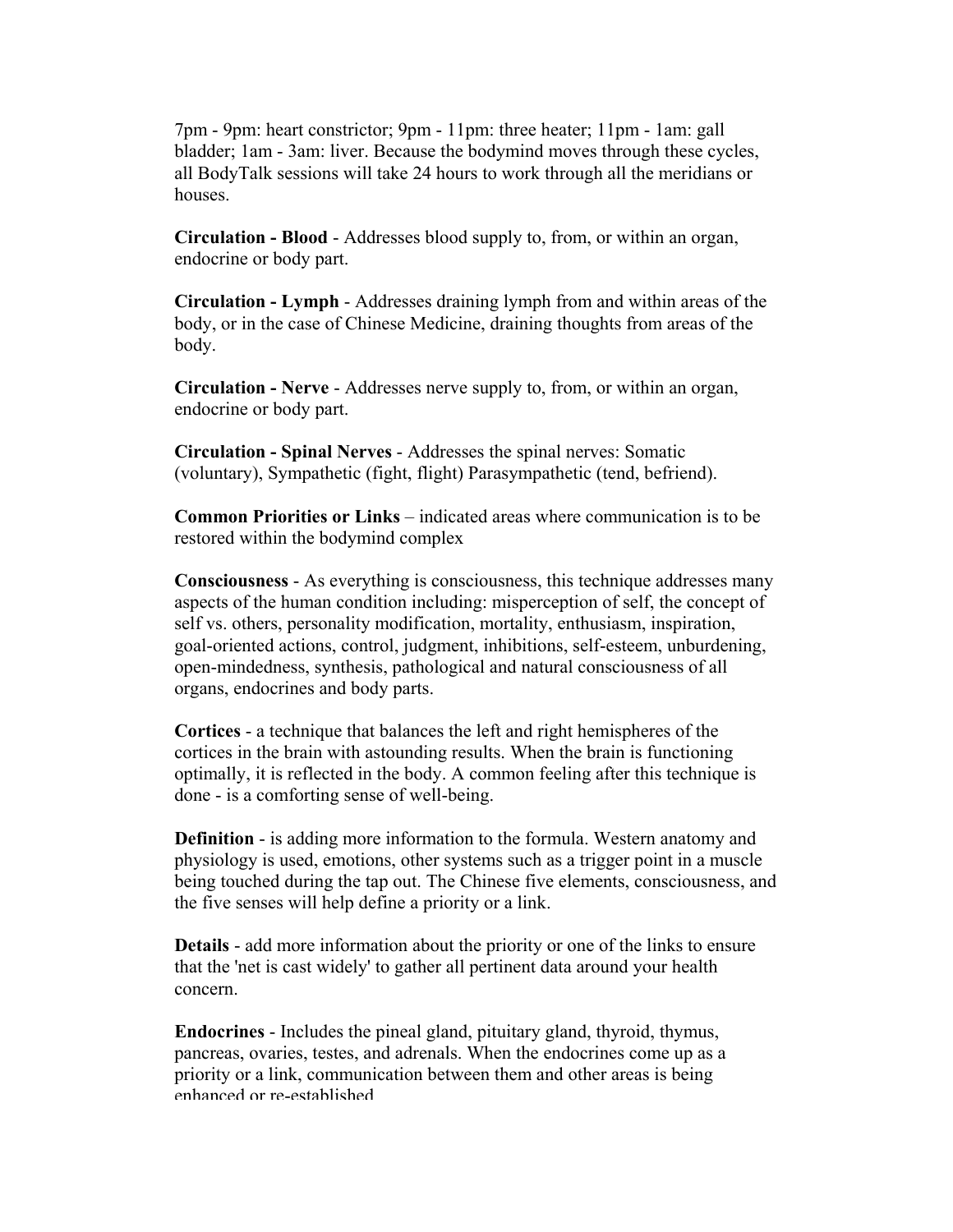**Environmental Vivaxis** - This balances the client to their environment and has been used effectively to balance many issues, including when the client feels like they don't 'fit' in.

**Exaggerated Breathing** – Deep breathing is important for a number of reasons. Just getting more oxygen into the body can improve health on its own. Oxygen is vital to every cell in producing energy for all biochemical reactions. The more oxygen is available, the more energy can be created.

**First Aid** - Done with BodyTalk, is taking the planet by storm. See Stroke in Success Stories. While you always take the appropriate steps and call a doctor, BodyTalk first aid can be administered with immediate and amazing results.

**Five Elements** - The Chinese Five Elements (fire, earth, metal, water, wood and all their concordances) are used in BodyTalk to balance the body in a number of different ways. An example would be to bring the fire element, specifically, heat, to the kidneys that are excessive in cold, and thereby, increase the efficiency of the kidneys.

**Five Senses** - The world is seen through the five subtle (energic) and the physical senses and include: sight, hearing, touch, taste, and smell. BodyTalk sees them as the 'sticky fly paper' that gathers and stores faulty information that affects the senses. For example, if the physical sense of hearing were to be a healing priority, it would indicate that, possibly, there is a physical hearing problem. If the subtle sense of hearing were the priority, it could indicate that what is being heard is distorted. This technique individuates (frees) the senses and results in better hearing physically, and better hearing, at a subtle level (hearing the truth).

**Follow-up** - At the end of the session, the practitioner asks if there is a followup session required and advises you of the numbers of days, weeks, or months for the next session indicated by innate wisdom. You, of course, are free to book or not book another appointment. In emergency cases, the follow-up may be necessary in minutes or hours rather than days.

**Formula** - similar to a math formula to solve an equation, BodyTalk uses all the factors that make up the human body and combines them in the order shown by innate wisdom necessary to balance the bodymind and generate healing.

**Frequency** - is defined as a measurable rate of electrical energy flow (or communication) that is constant between any two points. Everything has an electrical frequency

**General Environment** - Balances the bodymind to any environmental factors that are affecting it. Under this category one may be balanced to a person.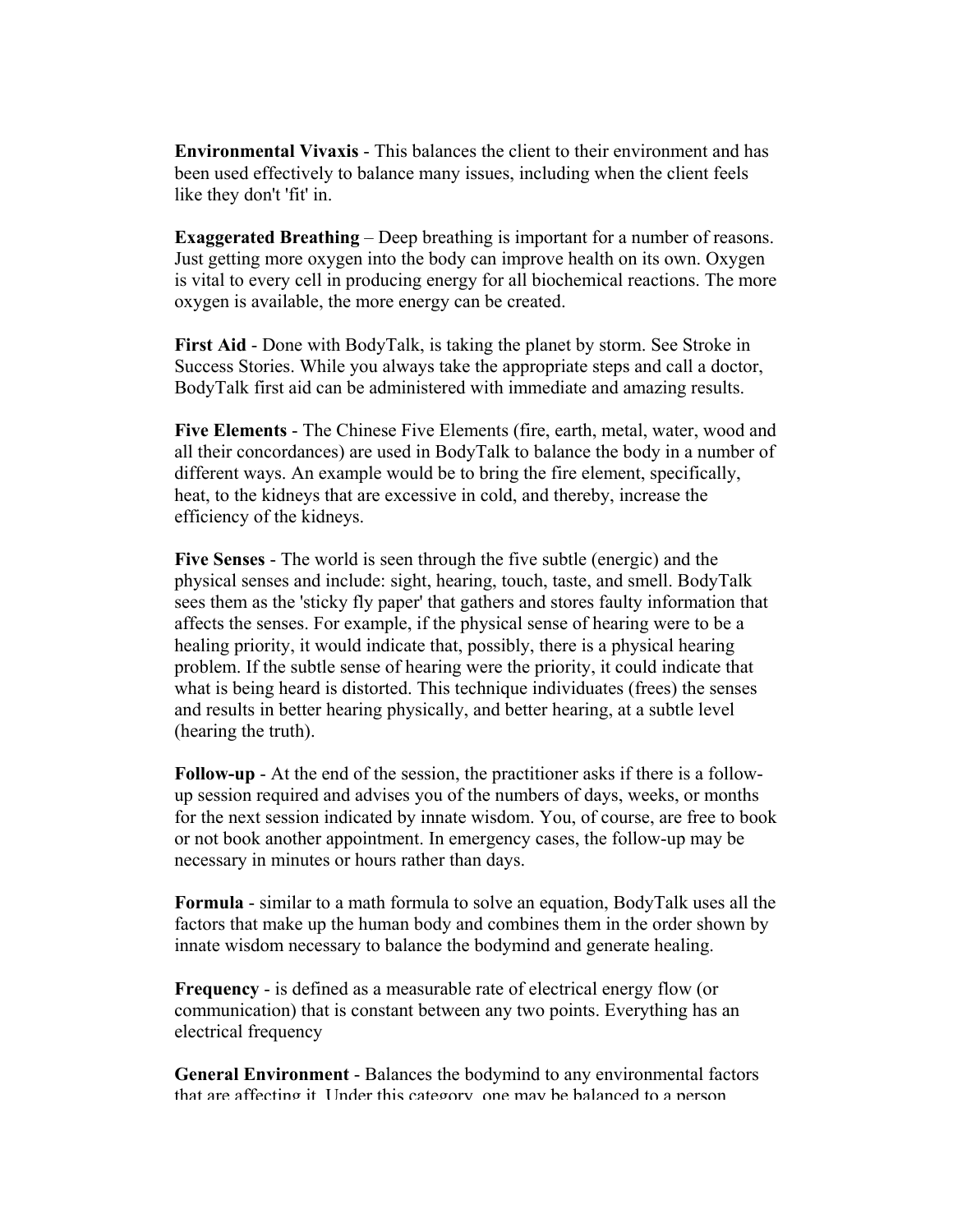place, object, action, event, animal, work, money, emotion, etc.

**Houses** - The bodymind energies move through the 12 houses on a daily cycle represented in the Chinese clock. The houses represent stages of human development, from birth to self-knowledge and death.

**Hydration** - Hydration enables cells in the body to utilize water. The human body consists of 70-90% water (we contain more water as babies and begin to dry out with age) If dehydration is present anywhere in the body, even if large quantities of water are being consumed, the cells will not be able to utilize the water properly. Common symptoms include: arthritic pain, general amplification of pain, impaired metabolism, malnourishment, lethargy, cellular degeneration, poor coordination, and gastrointestinal pain. Nothing in the body can occur with out water. Communication between cells of the organs, endocrines and different body parts is dependent on water.

**Innate Wisdom** – the body has an inborn ability to heal itself at all levels. Innate wisdom is the intelligence that drives the bodymind towards homeostasis, or balance. It is that which animates you. It has a clear record of all your genetic information, all you experiences, all your emotions, all your physical, mental and spiritual ailments - since the time of your conception. While it would be impossible for you to remember or even know all of those details, your innate wisdom knows everything that makes you, you; and it knows what areas of the bodymind must be addressed to achieve balance for healing.

**Interference** - Removing or balancing environmental factors that could interfere with the session will enhance the balancing of the bodymind during the session. For example: 1. Removing a cell phone from a pocket. Or 2. If there is a pin in the ankle, it may have to be linked to the ski accident that necessitated the pin, and tapped out before the session can continue, as that factor (the pin) was unbalancing the bodymind to the point of interfering with the balancing of the rest of the body.

**Intolerances** - often food related, are categorized here as a more insidious or slower reaction that the body has to one or more substances. The reactions may not start to occur for a few days after contact with the substance, making it much more difficult for the person to realize its harm on the body.

**Lymph** - Activates lymph in specific areas of the body to increase nutrient and germ-fighting white blood cells supplied to an area and waste removal from an area.

**Matrixes** - Energy configurations that are built up and can be helpful or harmful to the bodymind; included here are ways to improve communication and relationships within families, businesses and groups.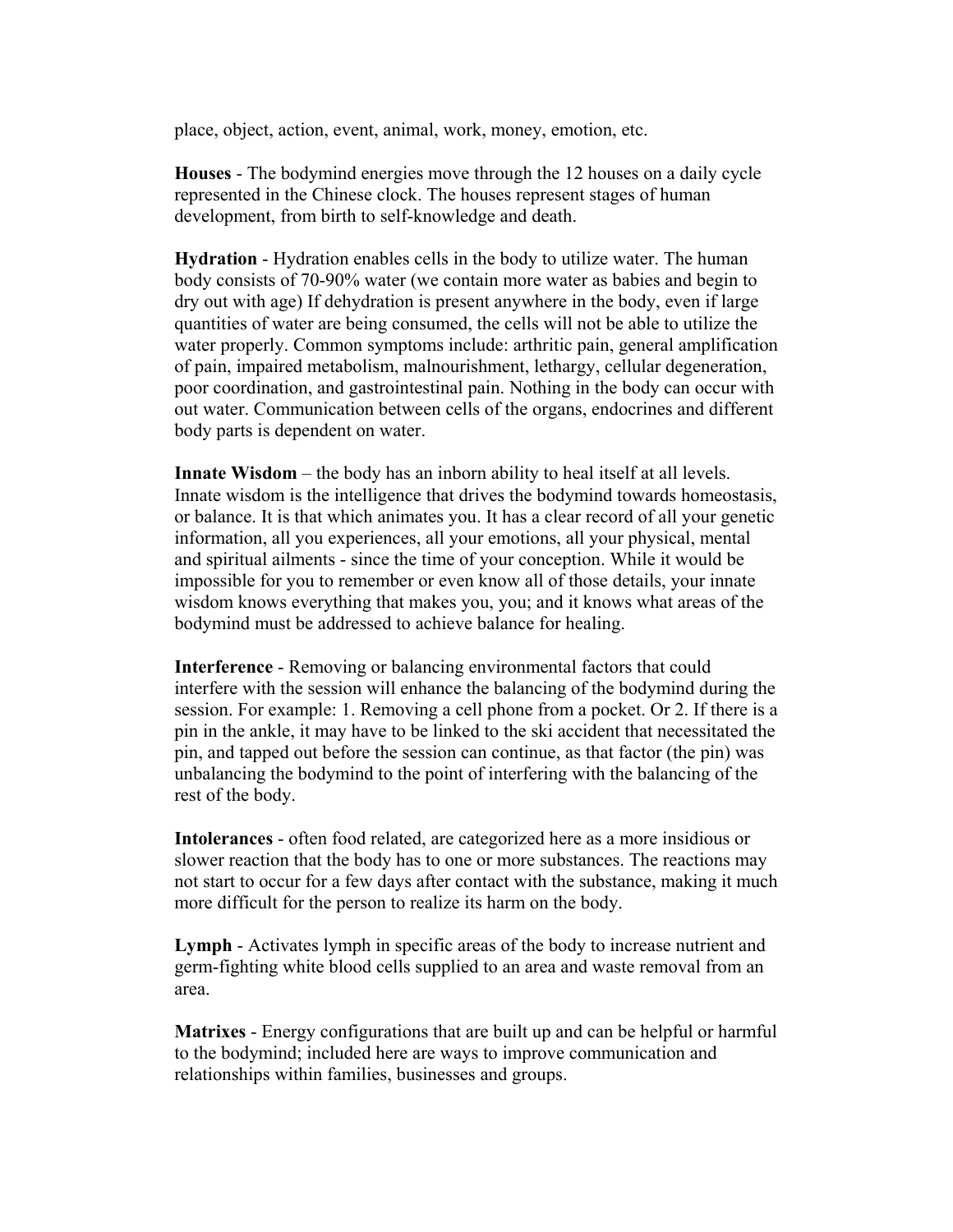**Meridians** - Used extensively in Chinese Medicine, this technique acknowledges the wisdom behind the concepts that are behind the art of acupuncture. No needles are used in BodyTalk, but the effect is generally the same as when done in acupuncture---without the pins.

**Microbes** – a general term to cover viruses, bacteria, parasites and fungi

**Microcosmic Orbit** - the bodies' own healing energy that's located at the base of the spine and runs throughout the body

**Mind Crystal** -A hybrid conglomeration of active memories that are causing more serious health issues and usually hidden in the subconscious mind; they often have secondary crystals in an organ, endocrine or body part. Kundalini energy is safely used to dissipate the crystal, which can be energic or physical in nature.

**Minor Chakras** - These are energy centres with correlating consciousness.

**More Specific** - the practitioner is getting more specific information on the priority or links. For example, if the heart is a priority, but innate wants to go more specific, we may be led to the tricuspid valve in the heart rather than the whole heart. Another example in the case of an animal being the priority, more specific could lead us to a dog, and further exploring would lead us to fear of dogs from an incident of being bitten by a dog as a paperboy.

**MuSk** - Energically working on the musculoskeletal system

**Organs** - Every system categorizes the human body differently; BodyTalk uses these categories, while recognizing that they could be (and are) categorized differently in other systems: lungs, heart, liver, gall bladder, stomach, spleen, small intestine, large intestine, bladder, kidneys. When the organs come up as a priority or a link, communication between them and other areas is being enhanced or re-established.

**Pancreas Reflex Point** - Balancing the pancreas, generally re-establishes connection to the liver and the digestive system in general, which results in more energy and improvements to digestion.

**Parallel Session** - another formula or sets of formulas solving at the same time

**PaRama BodyTalk** - is College level training and advanced concepts, see below.

**PaRama Unit One** - Includes a detailed study of the brain and its corresponding functions. Common terms are: thalamus (and its 16 subcategories), hypothalamus subthalamus nucleus caudate amygdala putamen substancia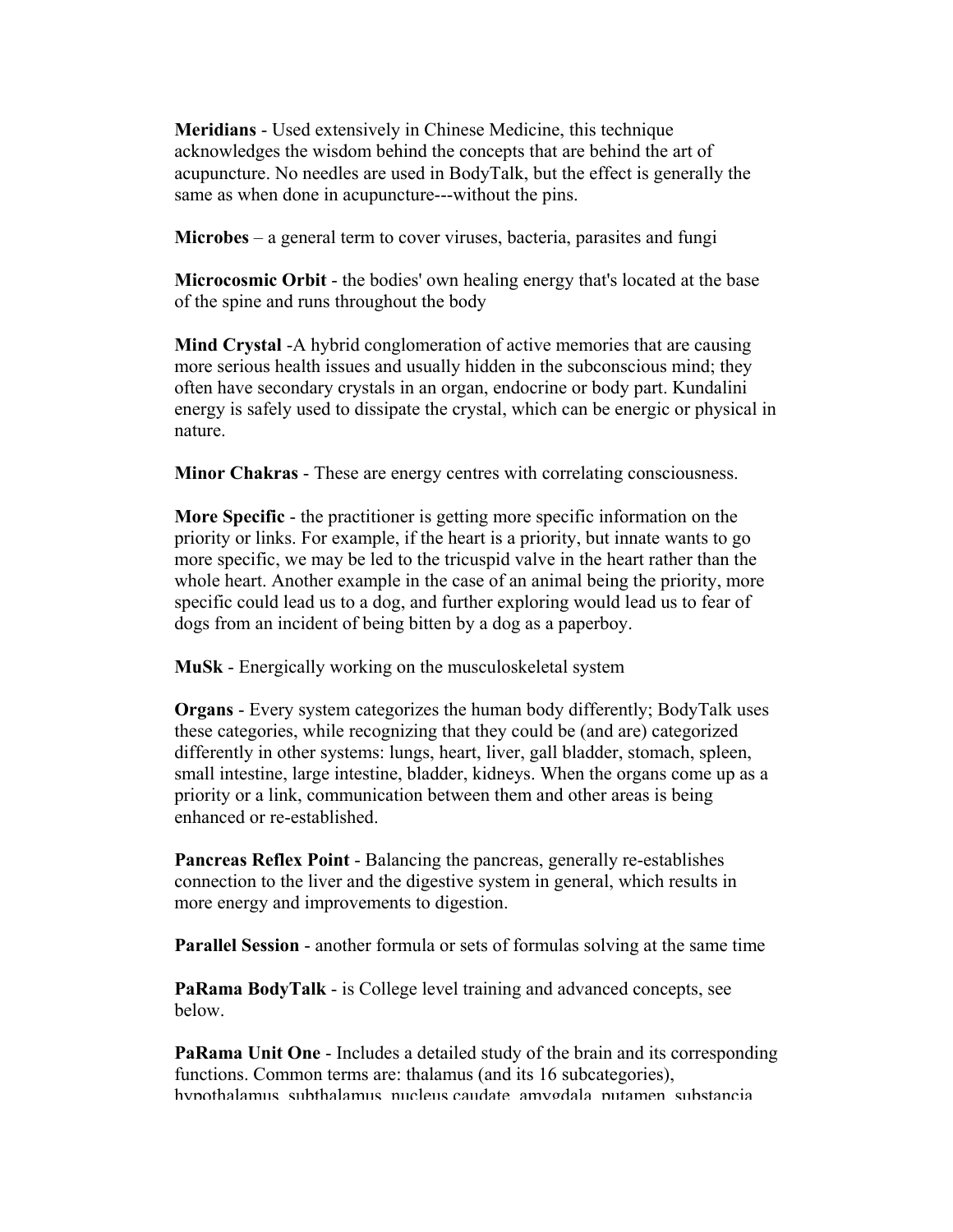nigra, globis pallidus, subiculum, reticular formation, cerebellum, cerebrum, pre-frontal cortex, corpus callosum, hippocampus, midbrain, medulla, brain stem, mamillary bodies, septal region, and cingulated gyrus.

**Parcels & Packages** - are priorities and links in many different groupings.

**Performance** - Relating to improving performance around taking tests, sports, job, etc.

**Permissions** - Even though the practitioner has your verbal permission, permission is also established at the levels of: general, body, mind, and spirit to ensure the client is ready/willing for health to be addressed at all levels.

**Planets** - Brings the energy of a planet into the formula. Brining Venus into a formula will tend to harmonize; bringing in the sun will give more power or energy, etc.

**Priority** - the area of the bodymind that innate wisdom is indicating as the key element necessary to reestablish communication with another area (link)…at that moment. The priority will change, likely, with the next formula. For example, the stomach to the spleen indicates that communication needs to be reestablished between the two areas; the stomach, because it comes up first, is referred to as the priority. The link would be the spleen.

**Protocol The** - is the chart created by Dr. Veltheim that the practitioner refers to in order to establish what the priorities and links are. (See Common Priorities or Links, below)

**Reciprocals** – are points on the body that influence the extrinsic energy systems of the body. (Provides a rapid form of communication between the various parts of the body.)

**Recursive Immediate or Delayed** - the body has the capabilities to run a formula for several minutes, or a few minutes at a time for a day or more. You don't need to do anything about it---your body will do it all.

**Reestablishing Communication** - In the same way that a cut finger heals itself, your body can heal your health concerns once communication is reestablished. If the brain, the blood, and the finger didn't communicate chemically, platelet's might form too slowly and inhibit clotting, so innate wisdom may indicate tapping out the blood to the platelets.

Occasionally the bodymind will want to disassociate from an emotion or a memory that has an emotional charge that is leading you away from balance. An example would be a subconsciously stored memory of a motor vehicle accident, details: June 10 2000 linked to the left knee (damaged in the accident) defined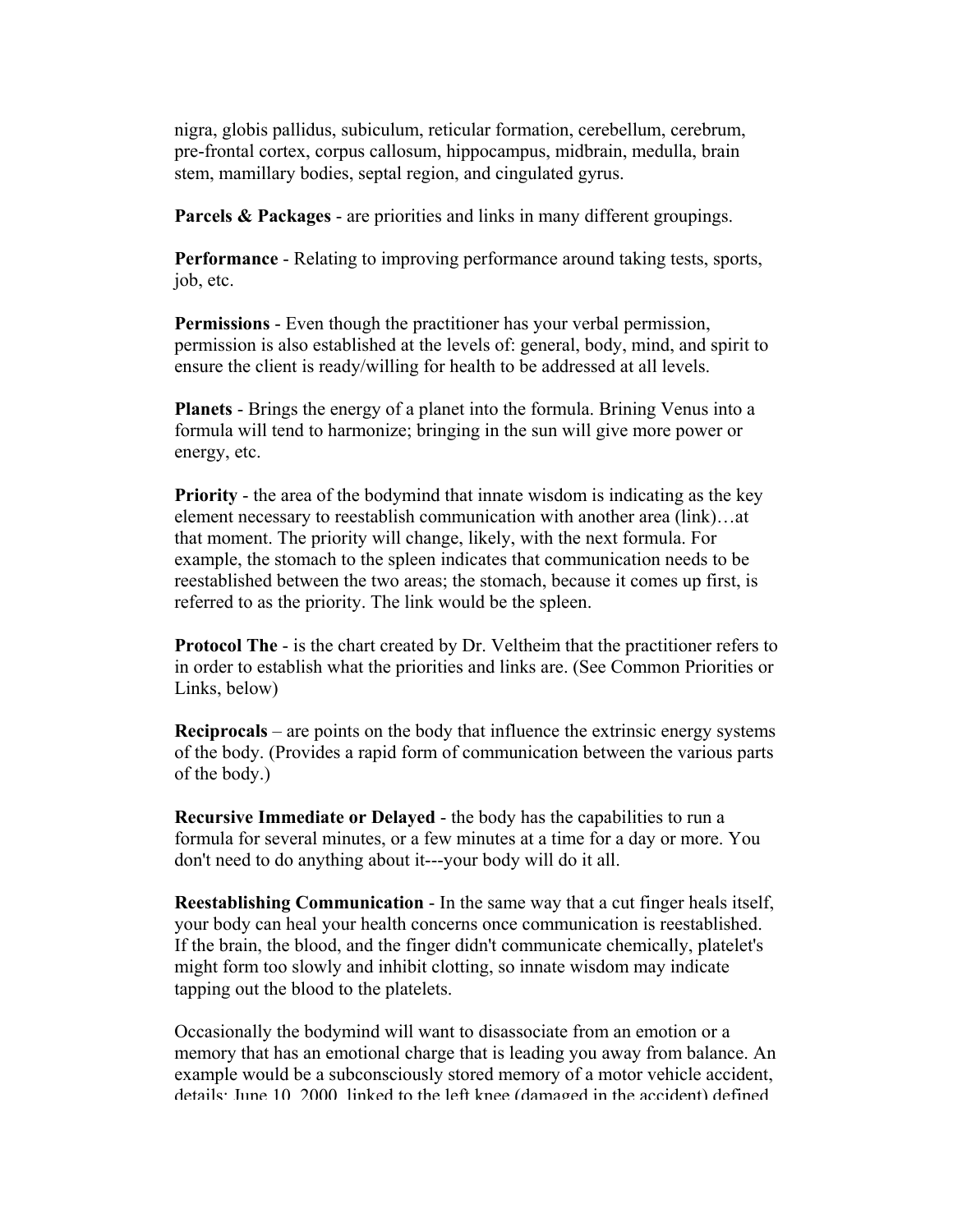by fear. The bodymind wants to disassociate that charge rather than reestablish communication. Once it does, the knee stops aching every time a number of subconscious factors come together, such as watching an accident on TV. The memory stays but the emotional charge is diffused.

**Rehab** - Often links up an injured limb (finger, toe, shoulder, etc.) with the brain to reestablish communication to enhance movement, and/or eliminate or reduce pain

**Results** - In our experience, results can be seen after one session or not until after several sessions. The body can have healing priorities on a deeper level, not necessarily related to the symptoms you wish to address. When that is the case, there are usually more sessions required to deal with the issues and symptoms that concern you. The body is working and wearing out from the day you're born, so there can be hidden priorities that must be addressed for good health to be maintained or before a tennis elbow can be balanced for healing.

**Satellite** - a factor that can be a fixed part of a formula, or it could be roving and will be called upon to help solve the formula during many different times during the tap out.

**SB** - Unlocks Spheno-Basilar - cartilaginous junction of sphenoid & basilar portion of occipital bone that can result immediately in increased breathing capacity, memory, reduction or disappearance of tension headaches, 'foggy' head, depression, endocrine and digestive disorders and can protect against poor response to sessions.

**Scars, Blemishes** - This will unblock energy, blood, lymph, or nerve flow that has been impaired due to a scar or blemish. For example, tapping out an appendix surgery scar could result in the disappearance of unexplained pain in the groin.

**Subsession** - doing one or more formulas inside the BodyTalk session; this terminology refers to the holographic universe principle that everything is represented inside everything else. A subsession could be done on the heart for example and could include several priorities and links.

**Switching** - When this technique is performed, it raises the stress threshold. That means that stressors that would normally 'switch' the brain off or into (self) destructive behavior wouldn't affect the bodymind. When the brain is switched, common symptoms are: a feeling similar to the circuits being 'blown', mental confusion, memory lapses, left/right confusion, right/wrong confusion, poor reading comprehension, self-destructive behavior, and poor response to BodyTalk sessions.

**Tap Out** - the practitioner has determined through innate wisdom that there are